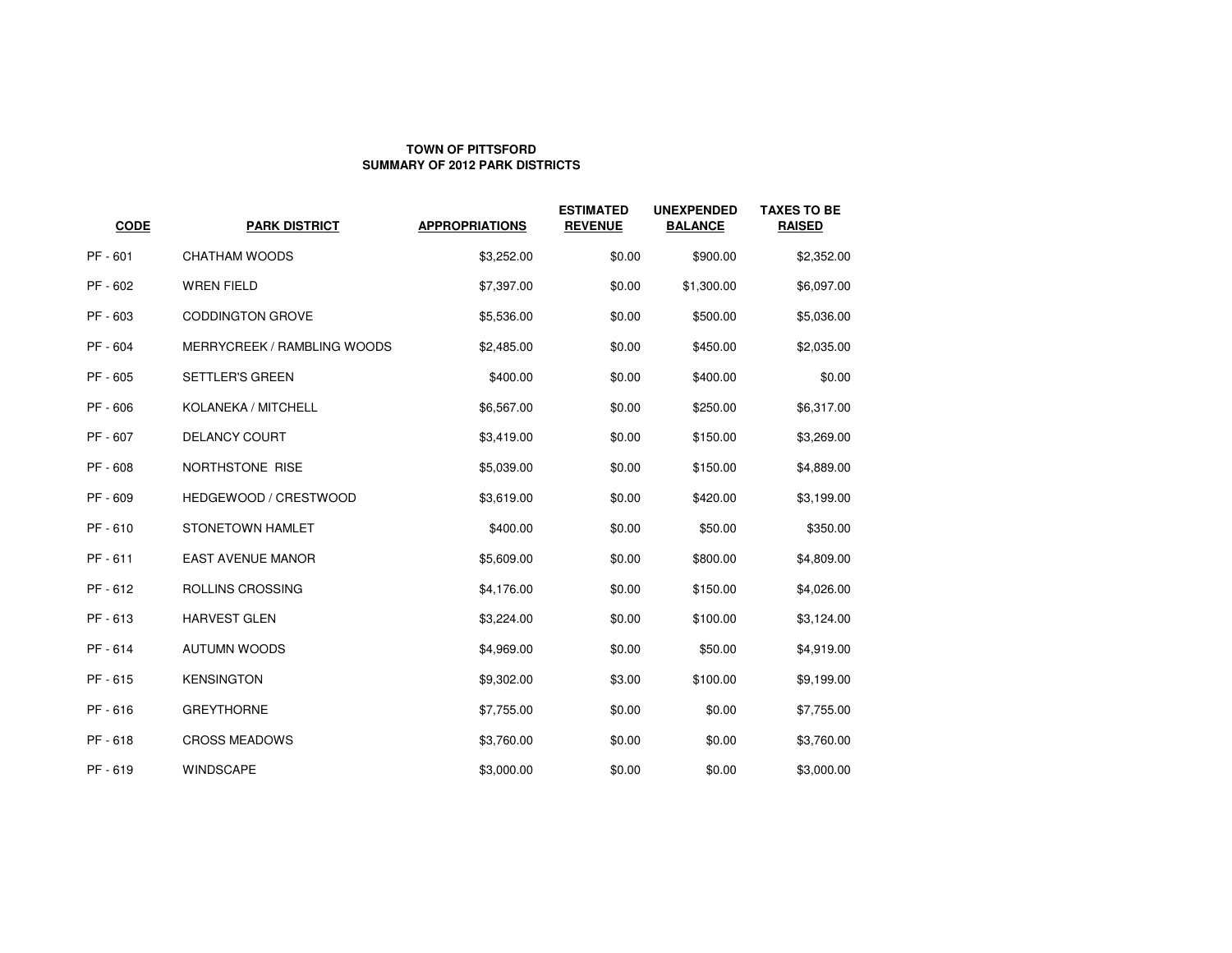## **TOWN OF PITTSFORD: CHATHAM WOODS-WEXFORD PARK DISTRICT**

|                                      | <b>ACTUAL 2009</b> | <b>BUDGET 2010</b> | <b>BUDGET 2011</b> | <b>BUDGET 2012</b> |
|--------------------------------------|--------------------|--------------------|--------------------|--------------------|
| <b>PARK DISTRICT: Revenue</b>        |                    |                    |                    |                    |
| 1001 Property Taxes                  | \$2,100.00         | \$2,015.00         | \$2,366.00         | \$0.00             |
| 2401<br>Interest                     | \$11.10            | \$5.29             | \$3.00             | \$0.00             |
| <b>TOTAL REVENUE</b>                 | \$2,111.10         | \$2,020.29         | \$2,369.00         | \$0.00             |
| 5999 APPROP FD BALANCE               | \$0.00             | \$0.00             | \$900.00           | \$900.00           |
| <b>TOTAL PARK DISTRICT</b>           | \$2,111.10         | \$2,020.29         | \$3,269.00         | \$900.00           |
| <b>PARK DISTRICT: Appropriations</b> |                    |                    |                    |                    |
| 4003 Park Maintenance                | \$769.33           | \$0.00             | \$100.00           | \$1,350.00         |
| 4139 Pest Control                    | \$0.00             | \$12.38            | \$300.00           | \$300.00           |
| 4409 Maintenance Contract            | \$1,575.00         | \$165.00           | \$1,969.00         | \$1,602.00         |
| <b>TOTAL APPROPRIATIONS</b>          | \$2.344.33         | \$177.38           | \$2,369.00         | \$3.252.00         |

#### **SUMMARY OF CHATHAM WOODS-WEXFORD PARK BUDGET**

|                          | <b>APPROPRIATION</b>            | <b>REVENUE</b>                      | <b>UNEXPENDED</b><br><b>BALANCE</b> | <b>AMOUNT TO BE</b><br><b>RAISED BY TAXES</b> |
|--------------------------|---------------------------------|-------------------------------------|-------------------------------------|-----------------------------------------------|
|                          | \$3,252.00                      | \$0.00                              | \$900.00                            | \$2,352.00                                    |
|                          | <b>ASSESSED</b><br><b>VALUE</b> | <b>TAXES TO</b><br><b>BE RAISED</b> | TAX<br><b>RATE</b>                  |                                               |
| PITTSFORD PARKS DISTRICT | \$23,183,300                    | \$2,352.00                          | \$0.1015                            |                                               |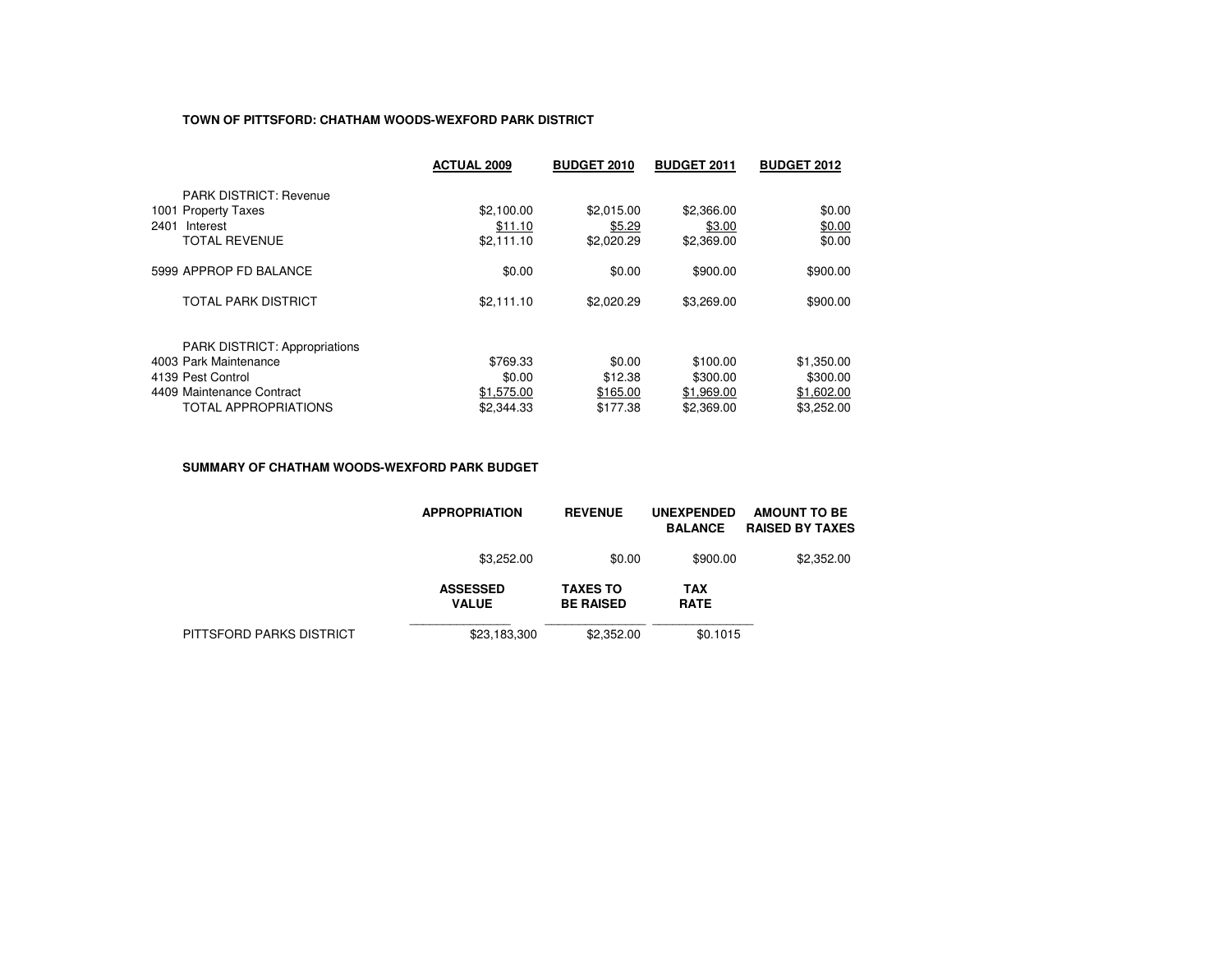## **TOWN OF PITTSFORD: WRENFIELD PARK DISTRICT**

|                                      | <b>ACTUAL 2009</b> | <b>BUDGET 2010</b> | <b>BUDGET 2011</b> | <b>BUDGET 2012</b> |
|--------------------------------------|--------------------|--------------------|--------------------|--------------------|
| <b>PARK DISTRICT: Revenue</b>        |                    |                    |                    |                    |
| 1001 Property Taxes                  | \$4,317.00         | \$4,320,00         | \$5,927.00         | \$0.00             |
| 2401 Interest                        | \$26.89            | \$11.52            | \$8.00             | \$0.00             |
| <b>TOTAL REVENUE</b>                 | \$4,343.89         | \$4,331.52         | \$5,935.00         | \$0.00             |
| 5999 APPROP FD BALANCE               | \$0.00             | \$0.00             | \$2,000.00         | \$1,300.00         |
| <b>TOTAL PARK DISTRICT</b>           | \$4,343.89         | \$4,331.52         | \$7,935.00         | \$1,300.00         |
| <b>PARK DISTRICT: Appropriations</b> |                    |                    |                    |                    |
| 4003 Park Maintenance                | \$721.83           | \$0.00             | \$1,800.00         | \$4,800.00         |
| 4139 Pest Control                    | \$0.00             | \$21.95            | \$300.00           | \$300.00           |
| 4409 Maintenance Contract            | \$4,667.00         | \$470.00           | \$5,835.00         | \$2,297.00         |
| <b>TOTAL APPROPRIATIONS</b>          | \$5,388.83         | \$491.95           | \$7,935.00         | \$7,397.00         |

**SUMMARY OF WRENFIELD PARK BUDGET**

|                          | <b>APPROPRIATION</b>            | <b>REVENUE</b>                      | <b>UNEXPENDED</b><br><b>BALANCE</b> | <b>AMOUNT TO BE</b><br><b>RAISED BY TAXES</b> |
|--------------------------|---------------------------------|-------------------------------------|-------------------------------------|-----------------------------------------------|
|                          | \$7,397.00                      | \$0.00                              | \$1,300.00                          | \$6,097.00                                    |
|                          | <b>ASSESSED</b><br><b>VALUE</b> | <b>TAXES TO</b><br><b>BE RAISED</b> | <b>TAX</b><br><b>RATE</b>           |                                               |
| PITTSFORD PARKS DISTRICT | \$29,891,100                    | \$6,097.00                          | \$0.2040                            |                                               |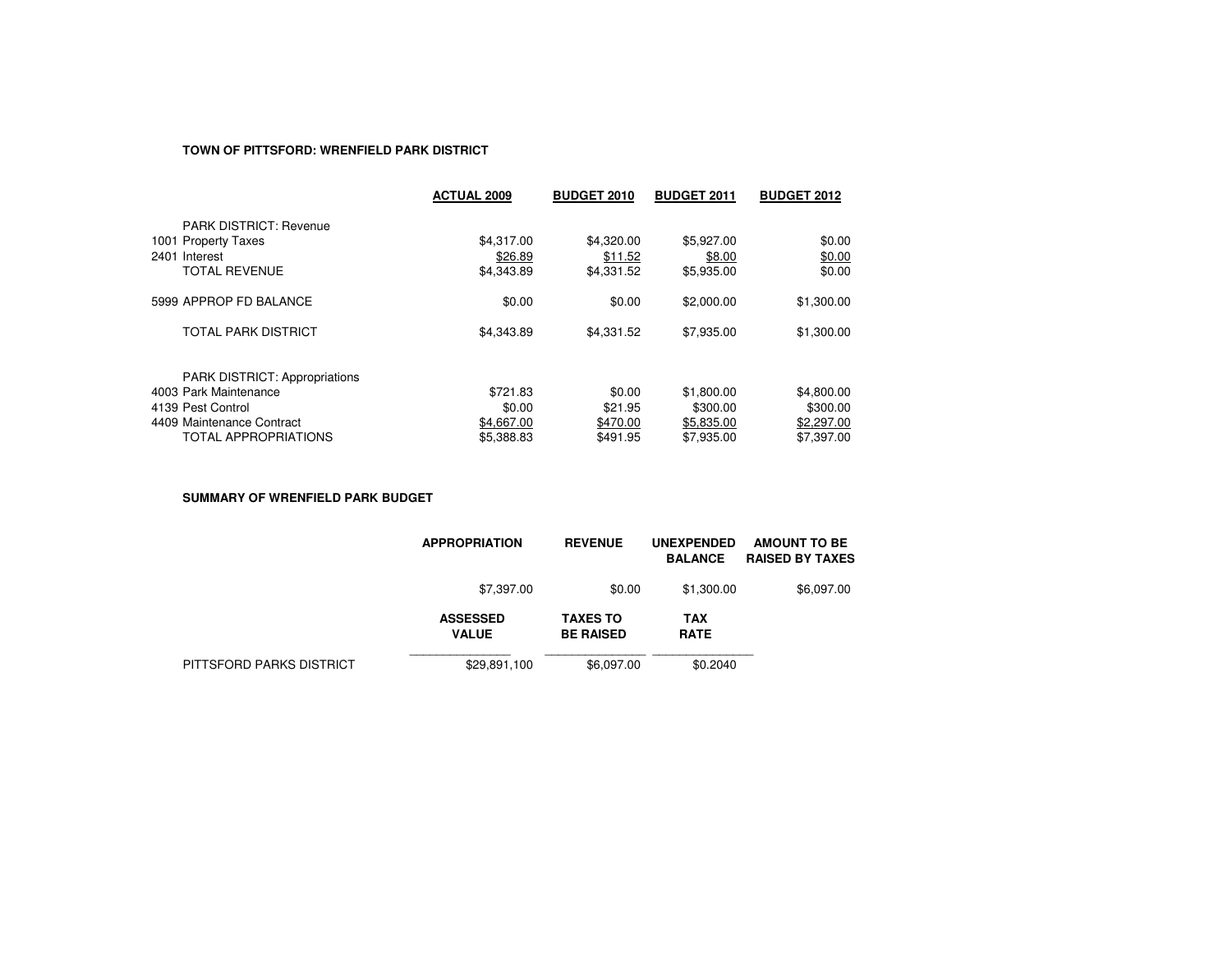#### **TOWN OF PITTSFORD: CODDINGTON GROVE**

|                                      | <b>ACTUAL 2009</b> | <b>BUDGET 2010</b> | <b>BUDGET 2011</b> | <b>BUDGET 2012</b> |
|--------------------------------------|--------------------|--------------------|--------------------|--------------------|
| <b>PARK DISTRICT: Revenue</b>        |                    |                    |                    |                    |
| 1001 Property Taxes                  | \$5,036.00         | \$5.041.00         | \$5,576.00         | \$0.00             |
| 2401 Interest                        | \$23.81            | \$11.42            | \$8.00             | \$0.00             |
| <b>TOTAL REVENUE</b>                 | \$5,059.81         | \$5.052.42         | \$5,584.00         | \$0.00             |
| 5999 APPROP FD BALANCE               | \$0.00             | \$0.00             | \$1,750.00         | \$500.00           |
| TOTAL PARK DISTRICT                  | \$5,059.81         | \$5.052.42         | \$7,334.00         | \$500.00           |
| <b>PARK DISTRICT: Appropriations</b> |                    |                    |                    |                    |
| 4003 Park Maintenance                | \$208.81           | \$0.00             | \$1,300.00         | \$1,760.00         |
| 4139 Pest Control                    | \$0.00             | \$27.86            | \$500.00           | \$500.00           |
| 4409 Maintenance Contract            | \$4,881.00         | \$434.00           | \$5,534.00         | \$3,276.00         |
| <b>TOTAL APPROPRIATIONS</b>          | \$5.089.81         | \$461.86           | \$7,334.00         | \$5.536.00         |

**SUMMARY OF CODDINGTON GROVE**

|                          | <b>APPROPRIATION</b>            | <b>REVENUE</b>                      | <b>UNEXPENDED</b><br><b>BALANCE</b> | <b>AMOUNT TO BE</b><br><b>RAISED BY TAXES</b> |
|--------------------------|---------------------------------|-------------------------------------|-------------------------------------|-----------------------------------------------|
|                          | \$5,536.00                      | \$0.00                              | \$500.00                            | \$5,036.00                                    |
|                          | <b>ASSESSED</b><br><b>VALUE</b> | <b>TAXES TO</b><br><b>BE RAISED</b> | <b>TAX</b><br><b>RATE</b>           |                                               |
| PITTSFORD PARKS DISTRICT | \$19,909,500                    | \$5.036.00                          | \$0.2529                            |                                               |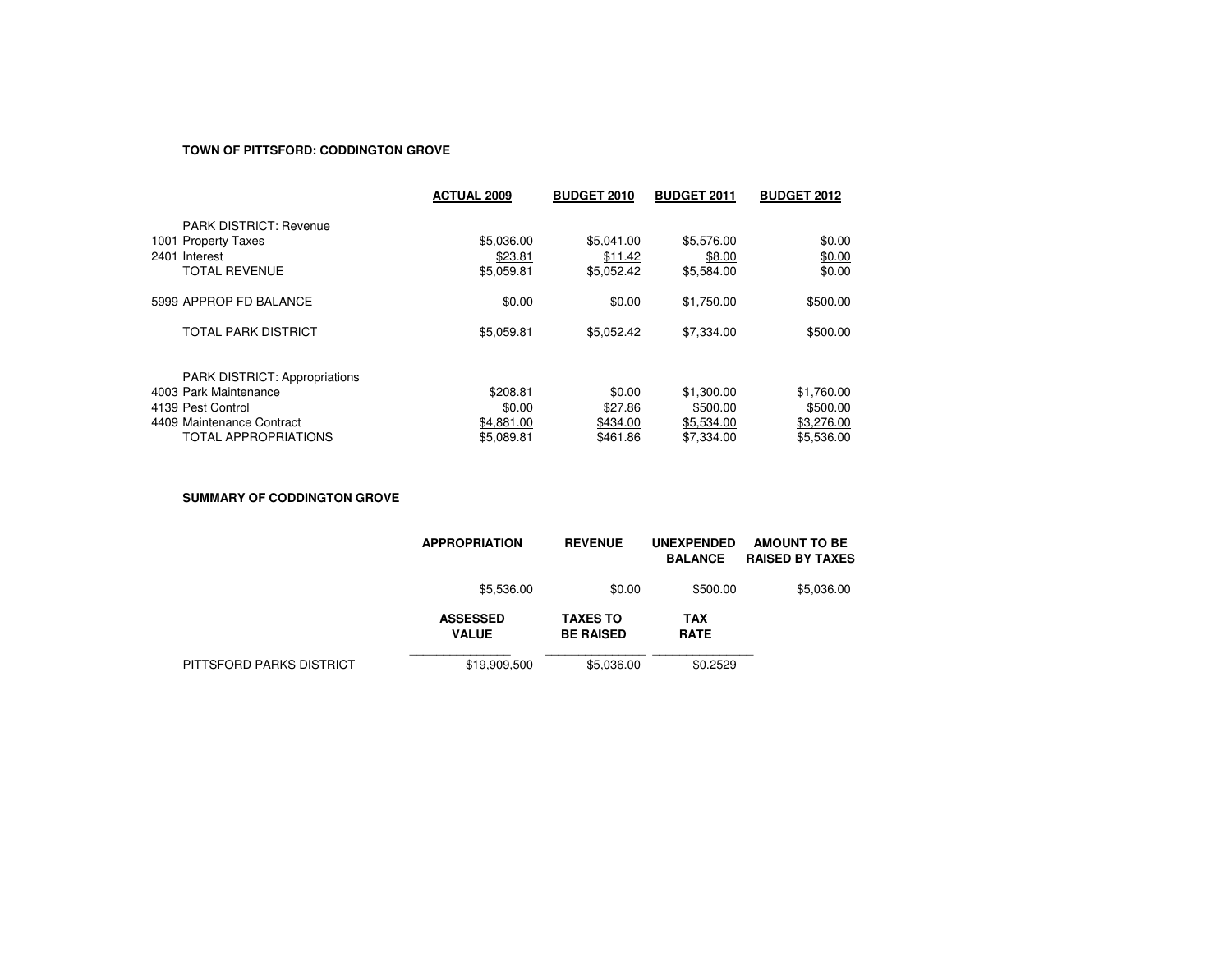## **TOWN OF PITTSFORD: MERRYCREEK / RAMBLING WOODS PARK DISTRICT**

|                                      | <b>ACTUAL 2009</b> | <b>BUDGET 2010</b> | <b>BUDGET 2011</b> | <b>BUDGET 2012</b> |
|--------------------------------------|--------------------|--------------------|--------------------|--------------------|
| <b>PARK DISTRICT: Revenue</b>        |                    |                    |                    |                    |
| 1001 Property Taxes                  | \$1,700.00         | \$1,697.00         | \$1,805.00         | \$0.00             |
| 2401 Interest                        | \$5.37             | \$2.53             | \$2.00             | \$0.00             |
| 2705 Gifts & Donations               | \$0.00             | \$0.00             | \$0.00             | \$0.00             |
| <b>TOTAL REVENUE</b>                 | \$1,705.37         | \$1,699.53         | \$1,807.00         | \$0.00             |
| 5999 APPROP FD BALANCE               | \$0.00             | \$0.00             | \$450.00           | \$450.00           |
| TOTAL PARK DISTRICT                  | \$1,705.37         | \$1,699.53         | \$2,257.00         | \$450.00           |
| <b>PARK DISTRICT: Appropriations</b> |                    |                    |                    |                    |
| 4003 Park Maintenance                | \$626.93           | \$0.00             | \$400.00           | \$300.00           |
| 4139 Pest Control                    | \$0.00             | \$7.32             | \$200.00           | \$200.00           |
| 4409 Maintenance Contract            | \$1,325.00         | \$330.00           | \$1,657.00         | \$1,985.00         |
| TOTAL APPROPRIATIONS                 | \$1.951.93         | \$337.32           | \$2,257.00         | \$2,485.00         |

#### **SUMMARY OF MERRYCREEK / RAMBLING WOODS PARK DISTRICT**

|                          | <b>APPROPRIATION</b>            | <b>REVENUE</b>                      | <b>UNEXPENDED</b><br><b>BALANCE</b> | <b>AMOUNT TO BE</b><br><b>RAISED BY TAXES</b> |
|--------------------------|---------------------------------|-------------------------------------|-------------------------------------|-----------------------------------------------|
|                          | \$2,485.00                      | \$0.00                              | \$450.00                            | \$2,035.00                                    |
|                          | <b>ASSESSED</b><br><b>VALUE</b> | <b>TAXES TO</b><br><b>BE RAISED</b> | TAX<br><b>RATE</b>                  |                                               |
| PITTSFORD PARKS DISTRICT | \$6,973,400                     | \$2,035.00                          | \$0.2918                            |                                               |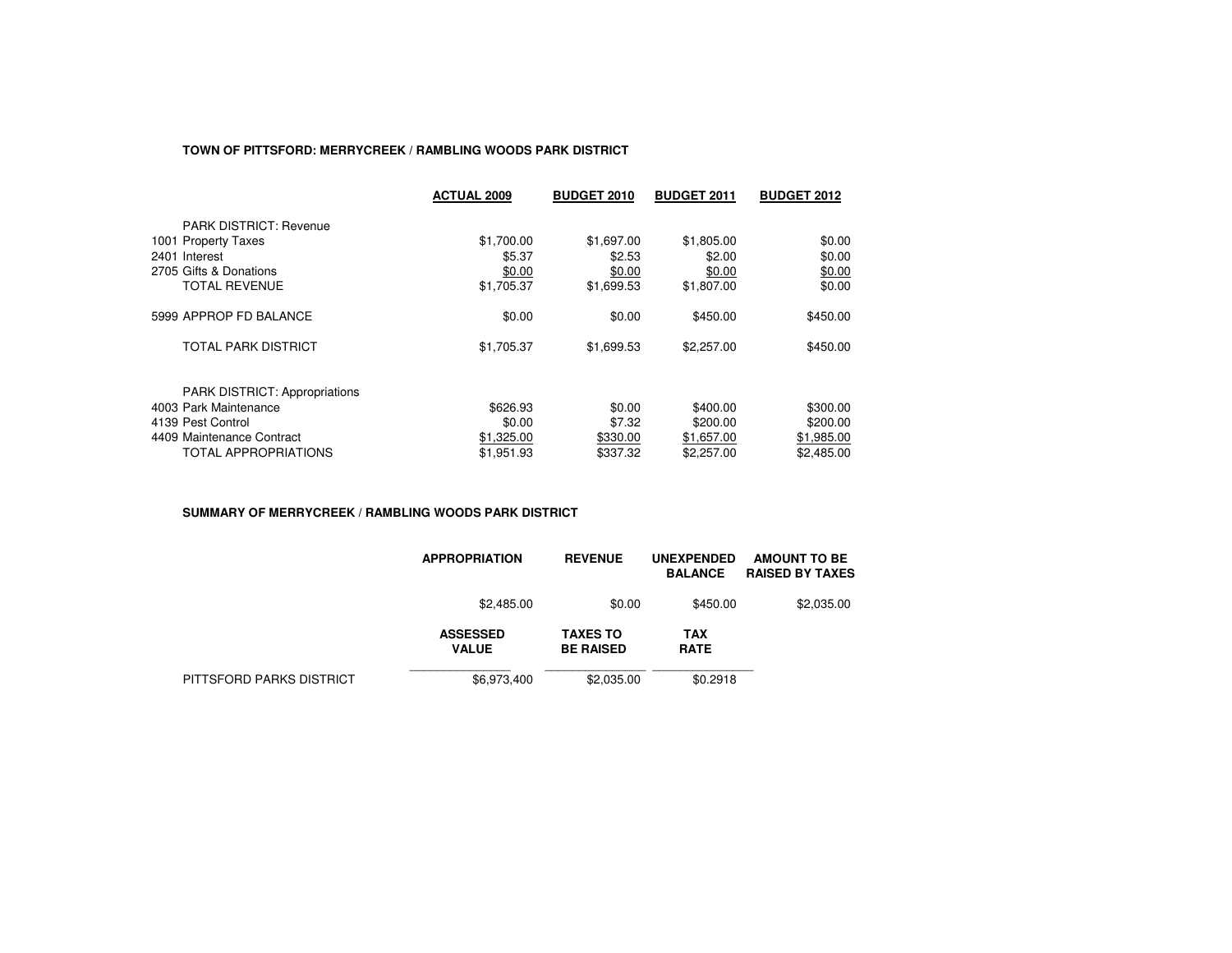## **TOWN OF PITTSFORD: SETTLER'S GREEN PARK DISTRICT**

|                                      | <b>ACTUAL 2009</b> | <b>BUDGET 2010</b> | <b>BUDGET 2011</b> | <b>BUDGET 2012</b> |
|--------------------------------------|--------------------|--------------------|--------------------|--------------------|
| <b>PARK DISTRICT: Revenue</b>        |                    |                    |                    |                    |
| 1001 Property Taxes                  | \$0.00             | \$0.00             | \$0.00             | \$0.00             |
| 2401 Interest                        | \$5.82             | \$2.26             | \$2.00             | \$0.00             |
| 2705 Gifts & Donations               | \$0.00             | \$0.00             | \$0.00             | \$0.00             |
| <b>TOTAL REVENUE</b>                 | \$5.82             | \$2.26             | \$2.00             | \$0.00             |
| 5999 APPROP FD BALANCE               | \$0.00             | \$0.00             | \$383.00           | \$400.00           |
| TOTAL PARK DISTRICT                  | \$5.82             | \$2.26             | \$385.00           | \$400.00           |
| <b>PARK DISTRICT: Appropriations</b> |                    |                    |                    |                    |
| 4003 Park Maintenance                | \$311.15           | \$74.12            | \$285.00           | \$300.00           |
| 4203 Water & Sewer                   | \$0.00             | \$0.00             | \$100.00           | \$100.00           |
| 4409 Maintenance Contract            | \$0.00             | \$0.00             | \$0.00             | \$0.00             |
| TOTAL APPROPRIATIONS                 | \$311.15           | \$74.12            | \$385.00           | \$400.00           |

**SUMMARY OF SETTLER'S GREEN PARK DISTRICT**

|                          | <b>APPROPRIATION</b>            | <b>REVENUE</b>                      | <b>UNEXPENDED</b><br><b>BALANCE</b> | AMOUNT TO BE<br><b>RAISED BY TAXES</b> |
|--------------------------|---------------------------------|-------------------------------------|-------------------------------------|----------------------------------------|
|                          | \$400.00                        | \$0.00                              | \$400.00                            | \$0.00                                 |
|                          | <b>ASSESSED</b><br><b>VALUE</b> | <b>TAXES TO</b><br><b>BE RAISED</b> | <b>TAX</b><br><b>RATE</b>           |                                        |
| PITTSFORD PARKS DISTRICT | \$11,771,400.00                 | \$0.00                              | \$0.00                              |                                        |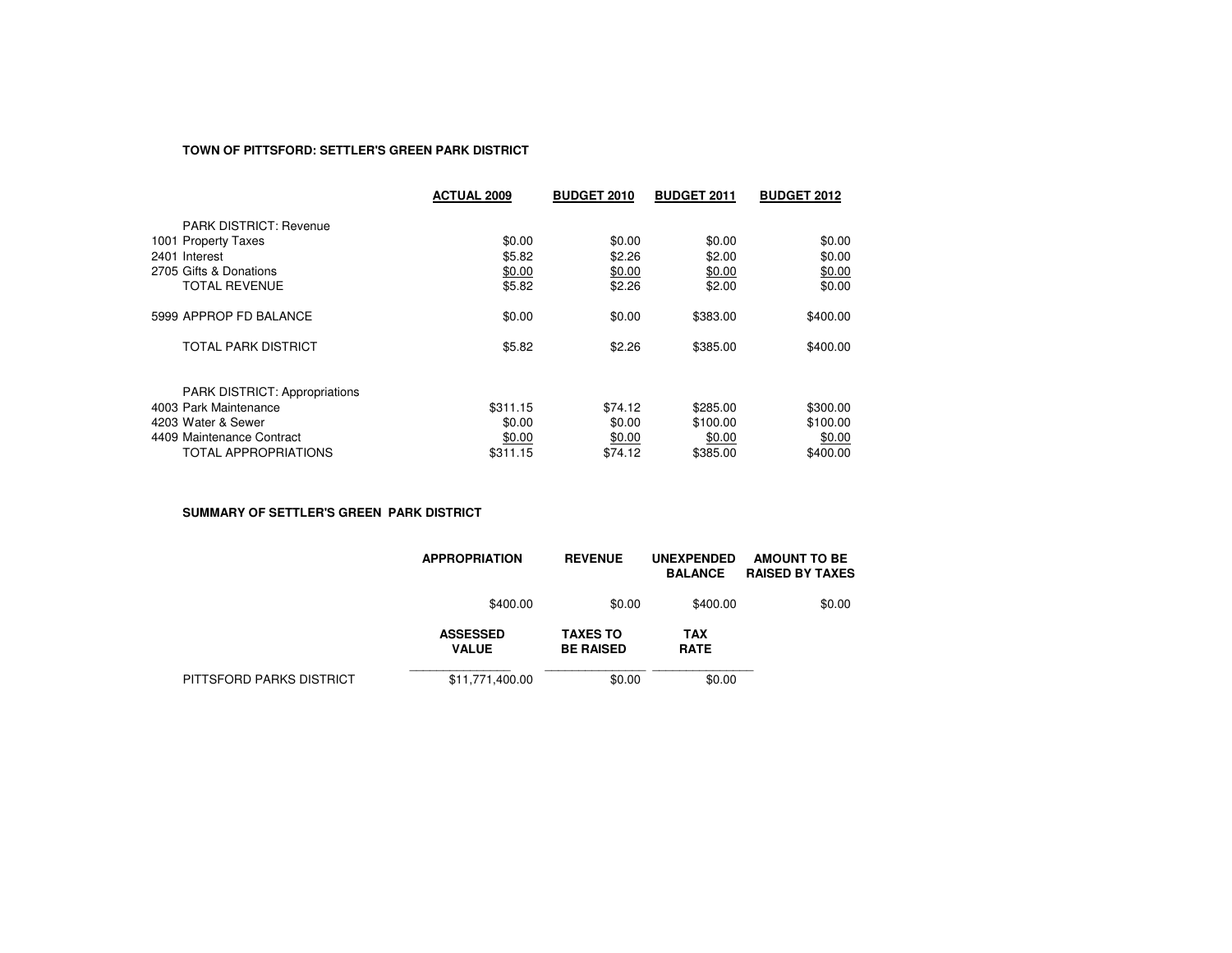## **TOWN OF PITTSFORD: KOLANEKA/MITCHELL PARK DISTRICT**

|                                      | <b>ACTUAL 2009</b> | <b>BUDGET 2010</b> | <b>BUDGET 2011</b> | <b>BUDGET 2012</b> |
|--------------------------------------|--------------------|--------------------|--------------------|--------------------|
| <b>PARK DISTRICT: Revenue</b>        |                    |                    |                    |                    |
| 1001 Property Taxes                  | \$4,310.00         | \$4.319.00         | \$6,614.00         | \$0.00             |
| 2401 Interest                        | \$14.37            | \$7.27             | \$5.00             | \$0.00             |
| <b>TOTAL REVENUE</b>                 | \$4,324.37         | \$4,326.27         | \$6,619.00         | \$0.00             |
| 5999 APPROP FD BALANCE               | \$0.00             | \$0.00             | \$1,000.00         | \$250.00           |
| <b>TOTAL PARK DISTRICT</b>           | \$4,324.37         | \$4,326.27         | \$7,619.00         | \$250.00           |
| <b>PARK DISTRICT: Appropriations</b> |                    |                    |                    |                    |
| 4003 Park Maintenance                | \$1,014.84         | \$0.00             | \$3,500.00         | \$2,000.00         |
| 4139 Pest Control                    | \$0.00             | \$28.71            | \$500.00           | \$500.00           |
| 4409 Maintenance Contract            | \$3,080.00         | \$500.00           | \$3,619.00         | \$4,067.00         |
| <b>TOTAL APPROPRIATIONS</b>          | \$4.094.84         | \$528.71           | \$7.619.00         | \$6.567.00         |

**SUMMARY OF KOLANEKA / MITCHELL PARK DISTRICT**

|                          | <b>APPROPRIATION</b>            | <b>REVENUE</b>                      | <b>UNEXPENDED</b><br><b>BALANCE</b> | <b>AMOUNT TO BE</b><br><b>RAISED BY TAXES</b> |
|--------------------------|---------------------------------|-------------------------------------|-------------------------------------|-----------------------------------------------|
|                          | \$6,567.00                      | \$0.00                              | \$250.00                            | \$6,317.00                                    |
|                          | <b>ASSESSED</b><br><b>VALUE</b> | <b>TAXES TO</b><br><b>BE RAISED</b> | <b>TAX</b><br><b>RATE</b>           |                                               |
| PITTSFORD PARKS DISTRICT | \$30,718,900.00                 | \$6.317.00                          | \$0.21                              |                                               |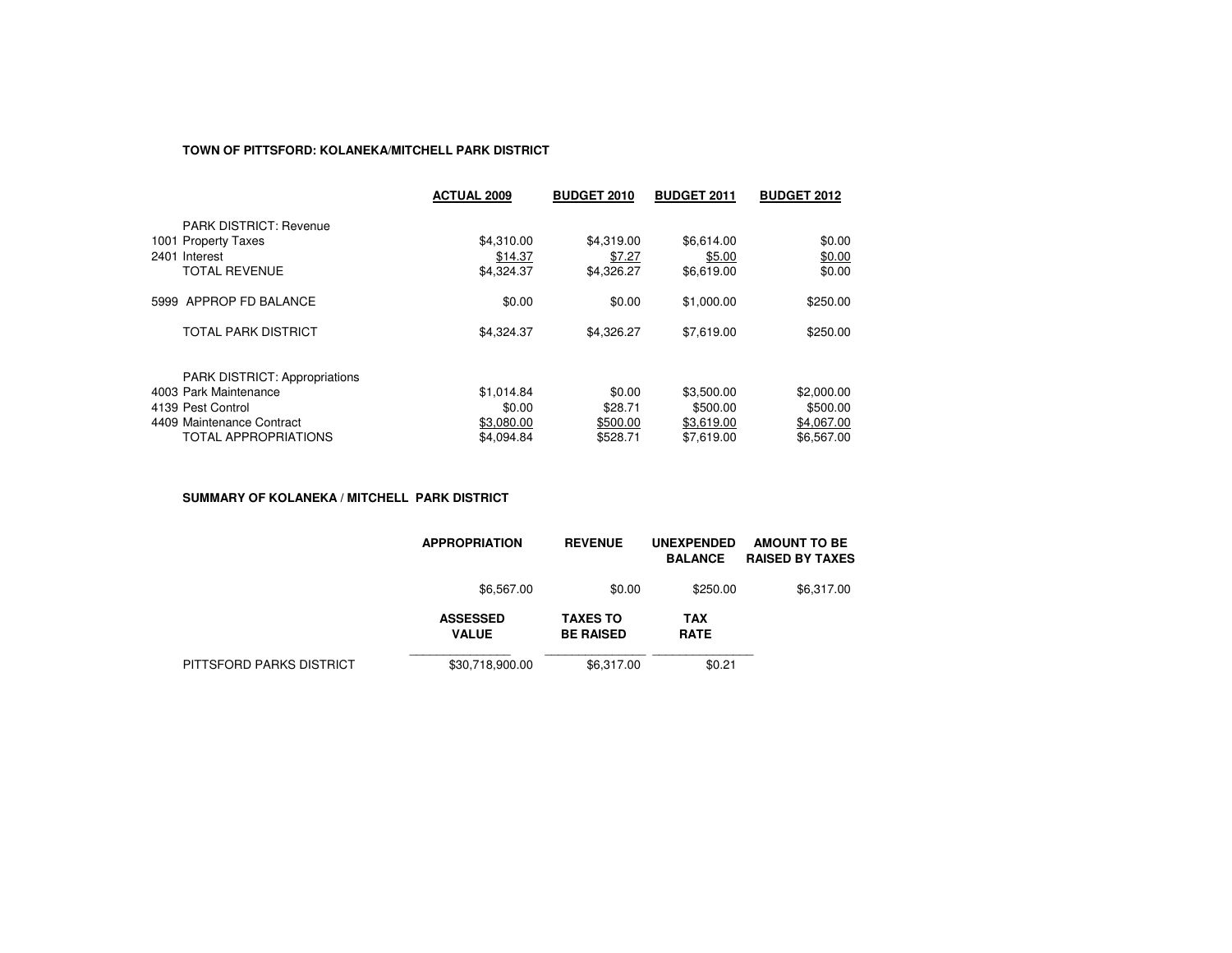## **TOWN OF PITTSFORD: DELANCY / TRAVIS PARK DISTRICT**

|                                      | <b>ACTUAL 2009</b> | <b>BUDGET 2010</b> | <b>BUDGET 2011</b> | <b>BUDGET 2012</b> |
|--------------------------------------|--------------------|--------------------|--------------------|--------------------|
| <b>PARK DISTRICT: Revenue</b>        |                    |                    |                    |                    |
| 1001<br>1001 Property Taxes          | \$3,185.00         | \$3.170.00         | \$3,326.00         | \$0.00             |
| 2401<br>2401 Interest                | \$13.65            | \$6.58             | \$5.00             | \$0.00             |
| <b>TOTAL REVENUE</b>                 | \$3,198.65         | \$3,176.58         | \$3,331.00         | \$0.00             |
| 5999 APPROP FD BALANCE               | \$0.00             | \$0.00             | \$850.00           | \$150.00           |
| TOTAL PARK DISTRICT                  | \$3,198.65         | \$3,176.58         | \$4,181.00         | \$150.00           |
| <b>PARK DISTRICT: Appropriations</b> |                    |                    |                    |                    |
| 4003 Park Maintenance                | \$579.66           | \$440.00           | \$900.00           | \$1,100.00         |
| 4139 Pest Control                    | \$0.00             | \$18.58            | \$300.00           | \$300.00           |
| 4409 Maintenance Contract            | \$2,480.00         | \$460.00           | \$2,981.00         | \$2,019.00         |
| <b>TOTAL APPROPRIATIONS</b>          | \$3.059.66         | \$918.58           | \$4.181.00         | \$3.419.00         |

**SUMMARY OF DELANCY / TRAVIS PARK DISTRICT**

|                          | <b>APPROPRIATION</b>            | <b>REVENUE</b>                      | <b>UNEXPENDED</b><br><b>BALANCE</b> | <b>AMOUNT TO BE</b><br><b>RAISED BY TAXES</b> |
|--------------------------|---------------------------------|-------------------------------------|-------------------------------------|-----------------------------------------------|
|                          | \$3,419.00                      | \$0.00                              | \$150.00                            | \$3,269.00                                    |
|                          | <b>ASSESSED</b><br><b>VALUE</b> | <b>TAXES TO</b><br><b>BE RAISED</b> | <b>TAX</b><br><b>RATE</b>           |                                               |
| PITTSFORD PARKS DISTRICT | \$20,792,100                    | \$3,269.00                          | \$0.1572                            |                                               |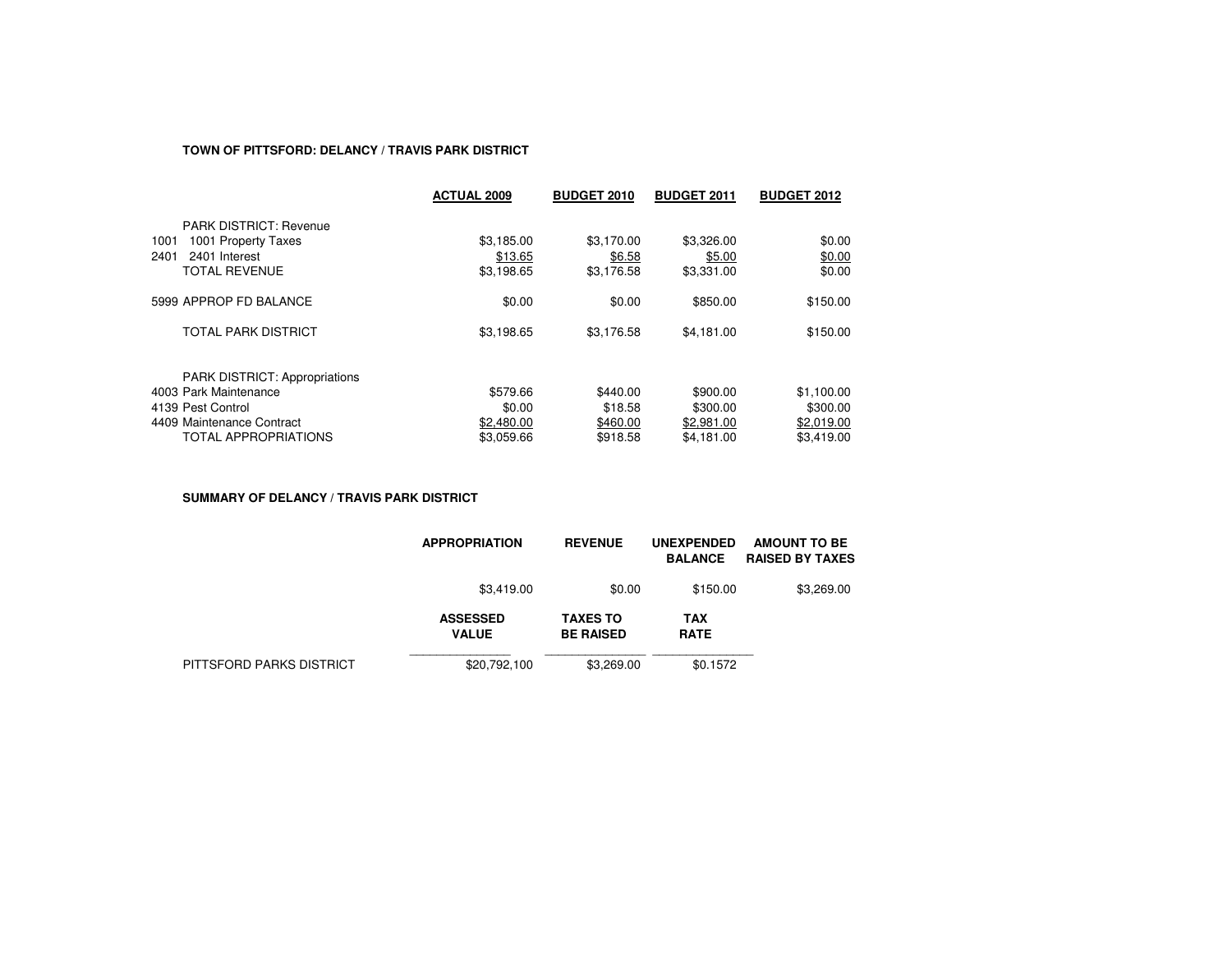#### **TOWN OF PITTSFORD: NORTHSTONE / THOMAS PARK DISTRICT**

|                                      | <b>ACTUAL 2009</b> | <b>BUDGET 2010</b> | <b>BUDGET 2011</b> | <b>BUDGET 2012</b> |
|--------------------------------------|--------------------|--------------------|--------------------|--------------------|
| <b>PARK DISTRICT: Revenue</b>        |                    |                    |                    |                    |
| 1001 Property Taxes<br>1001          | \$4,442.00         | \$4,430.00         | \$4.897.00         | \$0.00             |
| 2401<br>2401 Interest                | \$19.55            | \$9.75             | \$7.00             | \$0.00             |
| <b>TOTAL REVENUE</b>                 | \$4,461.55         | \$4,439.75         | \$4,904.00         | \$0.00             |
| 5999 APPROP FD BALANCE               | \$0.00             | \$0.00             | \$1,350.00         | \$150.00           |
| TOTAL PARK DISTRICT                  | \$4,461.55         | \$4,439.75         | \$6,254.00         | \$150.00           |
| <b>PARK DISTRICT: Appropriations</b> |                    |                    |                    |                    |
| 4003 Park Maintenance                | \$454.49           | \$0.00             | \$1,200.00         | \$1,700.00         |
| 4139 Pest Control                    | \$0.00             | \$17.45            | \$500.00           | \$500.00           |
| 4409 Maintenance Contract            | \$3.782.00         | \$226.00           | \$4.554.00         | \$2,839.00         |
| <b>TOTAL APPROPRIATIONS</b>          | \$4.236.49         | \$243.45           | \$6,254.00         | \$5.039.00         |

SUMMARY OF NORTHSTONE / THOMAS PARK DISTRICT

|                          | <b>APPROPRIATION</b>            | <b>REVENUE</b>                      | <b>UNEXPENDED</b><br><b>BALANCE</b> | <b>AMOUNT TO BE</b><br><b>RAISED BY TAXES</b> |
|--------------------------|---------------------------------|-------------------------------------|-------------------------------------|-----------------------------------------------|
|                          | \$5,039.00                      | \$0.00                              | \$150.00                            | \$4,889.00                                    |
|                          | <b>ASSESSED</b><br><b>VALUE</b> | <b>TAXES TO</b><br><b>BE RAISED</b> | <b>TAX</b><br><b>RATE</b>           |                                               |
| PITTSFORD PARKS DISTRICT | \$40,102,500                    | \$4,889.00                          | \$0.1219                            |                                               |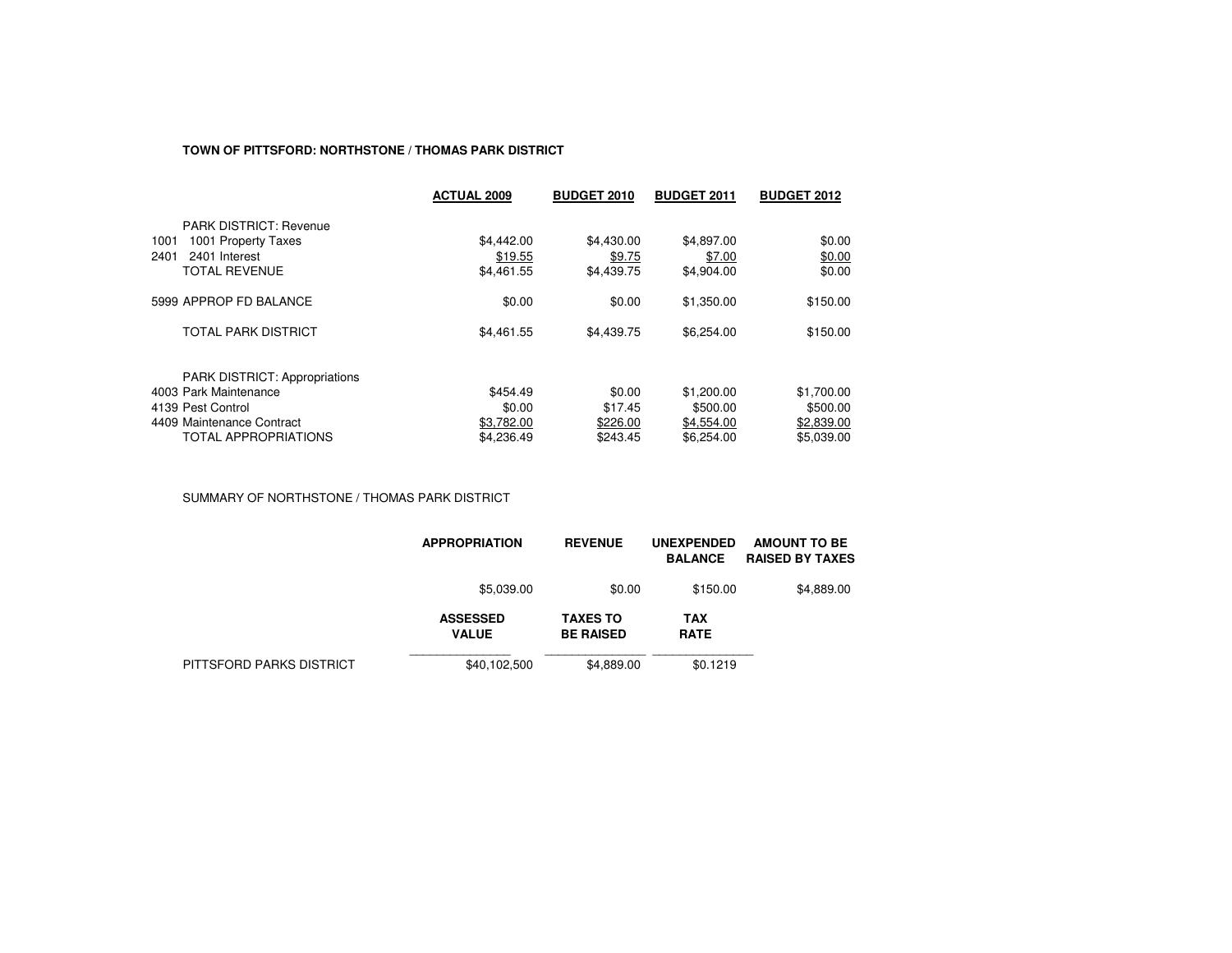### **TOWN OF PITTSFORD: HEDGEWOOD / CRESTWOOD PARK DISTRICT**

|                                      | <b>ACTUAL 2009</b> | <b>BUDGET 2010</b> | <b>BUDGET 2011</b> | <b>BUDGET 2012</b> |
|--------------------------------------|--------------------|--------------------|--------------------|--------------------|
| <b>PARK DISTRICT: Revenue</b>        |                    |                    |                    |                    |
| 1001 Property Taxes<br>1001          | \$2,944.00         | \$2,958.00         | \$3,200.00         | \$0.00             |
| 2401<br>2401 Interest                | \$17.91            | \$8.06             | \$6.00             | \$0.00             |
| <b>TOTAL REVENUE</b>                 | \$2,961.91         | \$2,966.06         | \$3,206.00         | \$0.00             |
| 5999 APPROP FD BALANCE               | \$0.00             | \$0.00             | \$1,375.00         | \$420.00           |
| <b>TOTAL PARK DISTRICT</b>           | \$2,961.91         | \$2,966.06         | \$4,581.00         | \$420.00           |
| <b>PARK DISTRICT: Appropriations</b> |                    |                    |                    |                    |
| 4003 Park Maintenance                | \$484.52           | \$0.00             | \$1,100.00         | \$1,400.00         |
| 4139 Pest Control                    | \$0.00             | \$17.45            | \$300.00           | \$300.00           |
| 4409 Maintenance Contract            | \$2,684.00         | \$402.00           | \$3,181.00         | \$1,919.00         |
| <b>TOTAL APPROPRIATIONS</b>          | \$3.168.52         | \$419.45           | \$4.581.00         | \$3.619.00         |

SUMMARY OF HEDGEWOOD / CRESTWOOD PARK DISTRICT

|                          | <b>APPROPRIATION</b>            | <b>REVENUE</b>                      | <b>UNEXPENDED</b><br><b>BALANCE</b> | AMOUNT TO BE<br><b>RAISED BY TAXES</b> |
|--------------------------|---------------------------------|-------------------------------------|-------------------------------------|----------------------------------------|
|                          | \$3,619.00                      | \$0.00                              | \$420.00                            | \$3,199.00                             |
|                          | <b>ASSESSED</b><br><b>VALUE</b> | <b>TAXES TO</b><br><b>BE RAISED</b> | <b>TAX</b><br><b>RATE</b>           |                                        |
| PITTSFORD PARKS DISTRICT | \$18,803,400                    | \$3.199.00                          | \$0.1701                            |                                        |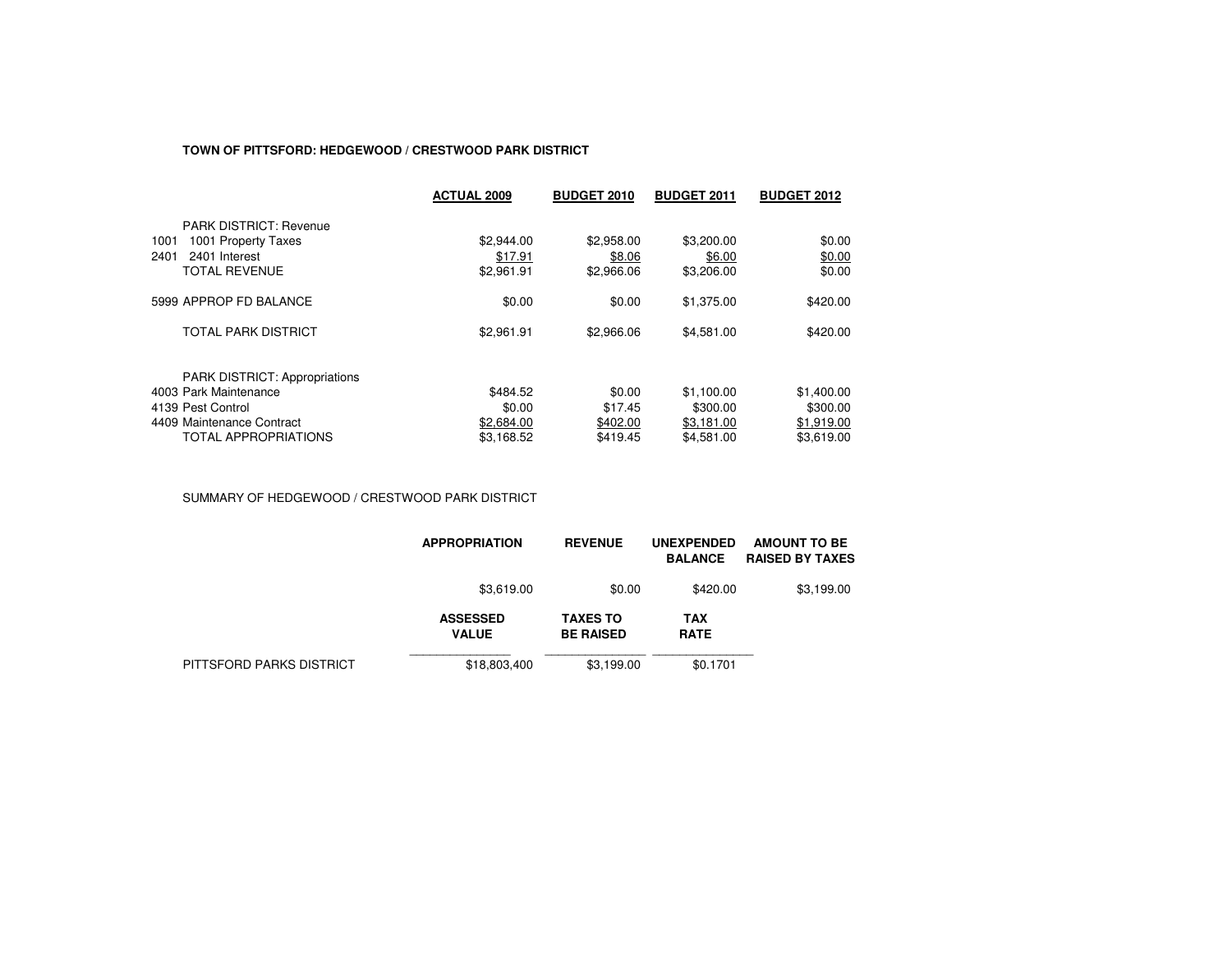## **TOWN OF PITTSFORD: STONETOWN HAMLET PARK DISTRICT**

|                                                               | <b>ACTUAL 2009</b> | <b>BUDGET 2010</b> | <b>BUDGET 2011</b> | <b>BUDGET 2012</b> |
|---------------------------------------------------------------|--------------------|--------------------|--------------------|--------------------|
| <b>PARK DISTRICT: Revenue</b>                                 |                    |                    |                    |                    |
| 1001 Property Taxes<br>1001                                   | \$385.00           | \$335.00           | \$335.00           | \$0.00             |
| 2401<br>2401 Interest                                         | \$1.01             | \$0.50             | \$0.00             | \$0.00             |
| <b>TOTAL REVENUE</b>                                          | \$386.01           | \$335.50           | \$335.00           | \$0.00             |
| 5999 APPROP FD BALANCE                                        | \$0.00             | \$0.00             | \$50.00            | \$50.00            |
| <b>TOTAL PARK DISTRICT</b>                                    | \$386.01           | \$335.50           | \$385.00           | \$50.00            |
|                                                               |                    |                    |                    |                    |
| <b>PARK DISTRICT: Appropriations</b><br>4003 Park Maintenance | \$414.58           | \$79.10            | \$285.00           | \$300.00           |
| 4203 Water                                                    |                    |                    |                    |                    |
|                                                               | \$0.00             | \$0.00             | \$100.00           | \$100.00           |
| <b>TOTAL APPROPRIATIONS</b>                                   | \$414.58           | \$79.10            | \$385.00           | \$400.00           |

**SUMMARY OF STONETOWN HAMLET PARK DISTRICT**

|                          | <b>APPROPRIATION</b>            | <b>REVENUE</b>                      | <b>UNEXPENDED</b><br><b>BALANCE</b> | <b>AMOUNT TO BE</b><br><b>RAISED BY TAXES</b> |
|--------------------------|---------------------------------|-------------------------------------|-------------------------------------|-----------------------------------------------|
|                          | \$400.00                        | \$0.00                              | \$50.00                             | \$350.00                                      |
|                          | <b>ASSESSED</b><br><b>VALUE</b> | <b>TAXES TO</b><br><b>BE RAISED</b> | <b>TAX</b><br><b>RATE</b>           |                                               |
| PITTSFORD PARKS DISTRICT | \$8,410,900                     | \$350.00                            | \$0.0416                            |                                               |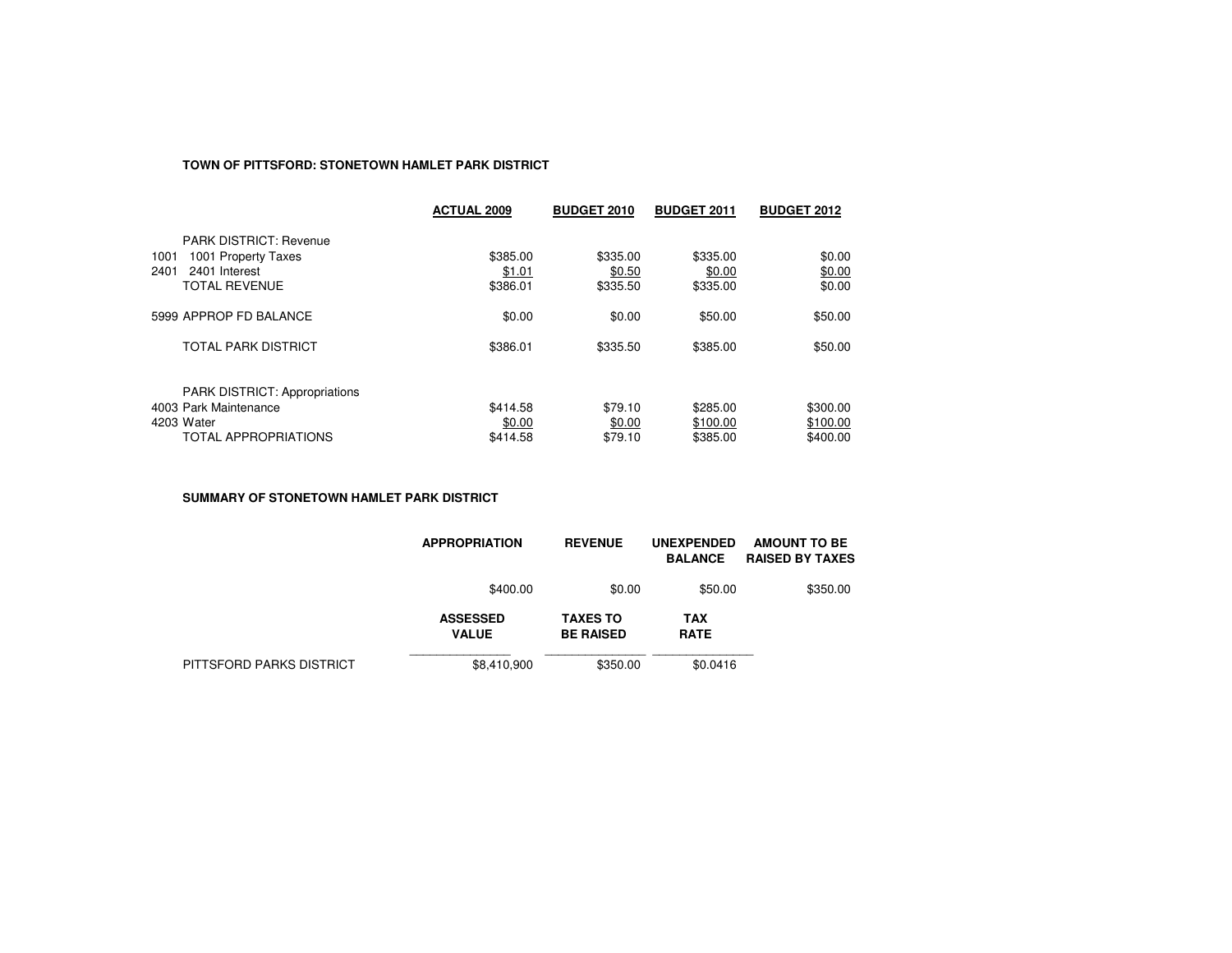## **TOWN OF PITTSFORD: EAST AVENUE MANOR PARK DISTRICT**

|                                      | <b>ACTUAL 2009</b> | <b>BUDGET 2010</b> | <b>BUDGET 2011</b> | <b>BUDGET 2012</b> |
|--------------------------------------|--------------------|--------------------|--------------------|--------------------|
| <b>PARK DISTRICT: Revenue</b>        |                    |                    |                    |                    |
| 1001<br>1001 Property Taxes          | \$3,914.00         | \$6,953.00         | \$4,152.00         | \$0.00             |
| 2401 Interest<br>2401                | \$11.90            | \$6.21             | \$4.00             | \$0.00             |
| <b>TOTAL REVENUE</b>                 | \$3,925.90         | \$6,959.21         | \$4,156.00         | \$0.00             |
| 5999 APPROP FD BALANCE               | \$0.00             | \$0.00             | \$800.00           | \$800.00           |
| <b>TOTAL PARK DISTRICT</b>           | \$3,925.90         | \$6,959.21         | \$4,956.00         | \$800.00           |
|                                      |                    |                    |                    |                    |
| <b>PARK DISTRICT: Appropriations</b> |                    |                    |                    |                    |
| 4003 Park Maintenance                | \$1,627.67         | \$0.00             | \$1,200.00         | \$1,200.00         |
| 4139 Pest Control                    | \$0.00             | \$0.00             | \$200.00           | \$200.00           |
| 4409 Maintenance Contract            | \$2,904.00         | \$130.00           | \$3,556.00         | \$4,209.00         |
| <b>TOTAL APPROPRIATIONS</b>          | \$4.531.67         | \$130.00           | \$4.956.00         | \$5,609.00         |
|                                      |                    |                    |                    |                    |

SUMMARY OF EAST AVENUE MANOR PARK DISTRICT

|                          | <b>APPROPRIATION</b>            | <b>REVENUE</b>                      | <b>UNEXPENDED</b><br><b>BALANCE</b> | <b>AMOUNT TO BE</b><br><b>RAISED BY TAXES</b> |
|--------------------------|---------------------------------|-------------------------------------|-------------------------------------|-----------------------------------------------|
|                          | \$5,609.00                      | \$0.00                              | \$800.00                            | \$4,809.00                                    |
|                          | <b>ASSESSED</b><br><b>VALUE</b> | <b>TAXES TO</b><br><b>BE RAISED</b> | TAX<br><b>RATE</b>                  |                                               |
| PITTSFORD PARKS DISTRICT | \$21,654,100                    | \$4,809.00                          | \$0.2221                            |                                               |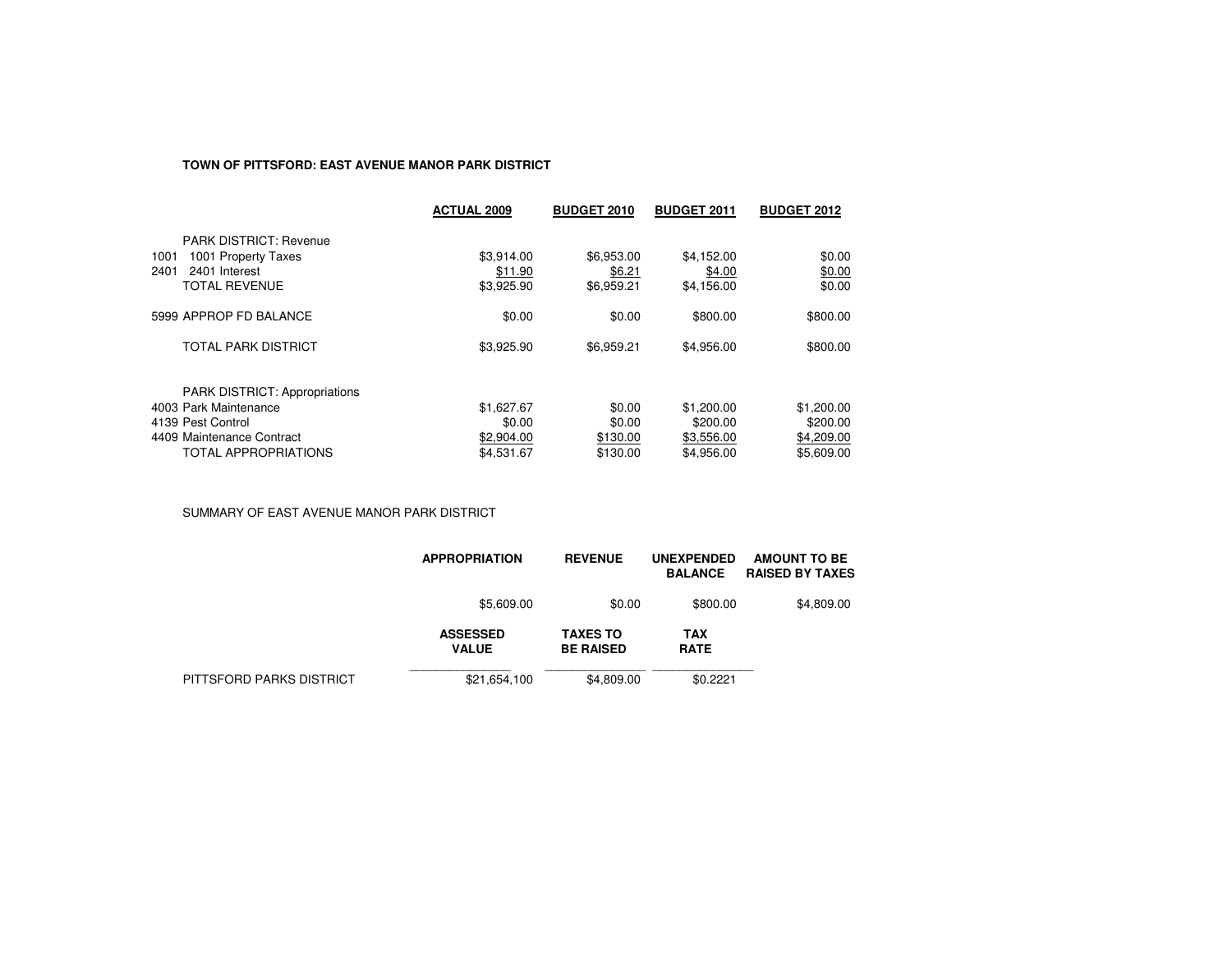#### **TOWN OF PITTSFORD: ROLLINS CROSSING PARK DISTRICT**

|                               | <b>ACTUAL 2009</b> | <b>BUDGET 2010</b> | <b>BUDGET 2011</b> | <b>BUDGET 2012</b> |
|-------------------------------|--------------------|--------------------|--------------------|--------------------|
| <b>PARK DISTRICT: Revenue</b> |                    |                    |                    |                    |
| 1001 Property Taxes<br>1001   | \$4,811.00         | \$5,261.00         | \$5,335.00         | \$0.00             |
| 2401<br>2401 Interest         | \$8.49             | \$5.25             | \$4.00             | \$0.00             |
| <b>TOTAL REVENUE</b>          | \$4,819.49         | \$5,266.25         | \$5,339.00         | \$0.00             |
| 5999 APPROP FD BALANCE        | \$0.00             | \$0.00             | \$400.00           | \$150.00           |
| <b>TOTAL PARK DISTRICT</b>    | \$4,819.49         | \$5,266.25         | \$5,739.00         | \$150.00           |
| PARK DISTRICT: Appropriations |                    |                    |                    |                    |
| 4003 Park Maintenance         | \$535.67           | \$5,261.00         | \$1,000.00         | \$1,700.00         |
| 4139 Pest Control             | \$0.00             | \$12.66            | \$100.00           | \$100.00           |
| 4409 Maintenance Contract     | \$3,797.10         | \$1,195.50         | \$4,639.00         | \$2,376.00         |
| <b>TOTAL APPROPRIATIONS</b>   | \$4,332.77         | \$6,469.16         | \$5.739.00         | \$4.176.00         |

**SUMMARY OF ROLLINS CROSSING PARK DISTRICT**

|                          | <b>APPROPRIATION</b>            | <b>REVENUE</b>                      | <b>UNEXPENDED</b><br><b>BALANCE</b> | AMOUNT TO BE<br><b>RAISED BY TAXES</b> |
|--------------------------|---------------------------------|-------------------------------------|-------------------------------------|----------------------------------------|
|                          | \$4,176.00                      | \$0.00                              | \$150.00                            | \$4,026.00                             |
|                          | <b>ASSESSED</b><br><b>VALUE</b> | <b>TAXES TO</b><br><b>BE RAISED</b> | TAX<br><b>RATE</b>                  |                                        |
| PITTSFORD PARKS DISTRICT | \$18,795,600                    | \$4,026.00                          | \$0.2142                            |                                        |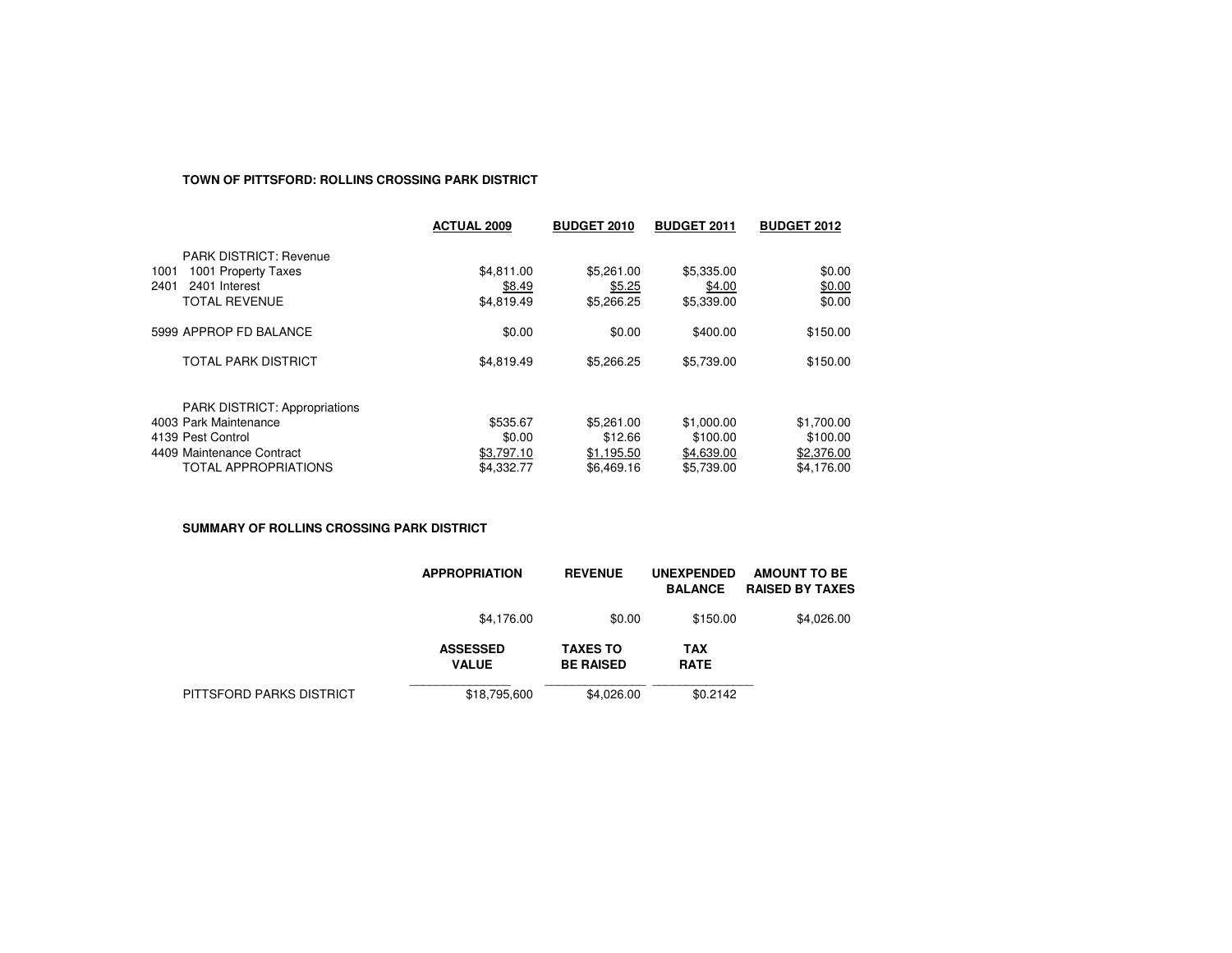## **TOWN OF PITTSFORD: HARVEST GLEN PARK DISTRICT**

|                                      | <b>ACTUAL 2009</b> | <b>BUDGET 2010</b> | <b>BUDGET 2011</b> | <b>BUDGET 2012</b> |
|--------------------------------------|--------------------|--------------------|--------------------|--------------------|
| <b>PARK DISTRICT: Revenue</b>        |                    |                    |                    |                    |
| 1001 Property Taxes<br>1001          | \$3,878.00         | \$4,402.00         | \$4,505.00         | \$0.00             |
| 2401<br>2401 Interest                | \$4.75             | \$3.61             | \$3.00             | \$0.00             |
| <b>TOTAL REVENUE</b>                 | \$3,882.75         | \$4,405.61         | \$4,508.00         | \$0.00             |
| 5999 APPROP FD BALANCE               | \$0.00             | \$0.00             | \$150.00           | \$100.00           |
| TOTAL PARK DISTRICT                  | \$3,882.75         | \$4,405.61         | \$4,658.00         | \$100.00           |
| <b>PARK DISTRICT: Appropriations</b> |                    |                    |                    |                    |
| 4003 Park Maintenance                | \$658.93           | \$0.00             | \$700.00           | \$1,400.00         |
| 4139 Pest Control                    | \$0.00             | \$5.07             | \$60.00            | \$60.00            |
| 4409 Maintenance Contract            | \$3,118.20         | \$285.00           | \$3,898,00         | \$1,764.00         |
| <b>TOTAL APPROPRIATIONS</b>          | \$3,777.13         | \$290.07           | \$4,658,00         | \$3,224.00         |

**SUMMARY OF HARVEST GLEN PARK DISTRICT**

|                          | <b>APPROPRIATION</b>            | <b>REVENUE</b>                      | <b>UNEXPENDED</b><br><b>BALANCE</b> | <b>AMOUNT TO BE</b><br><b>RAISED BY TAXES</b> |
|--------------------------|---------------------------------|-------------------------------------|-------------------------------------|-----------------------------------------------|
|                          | \$3,224.00                      | \$0.00                              | \$100.00                            | \$3,124.00                                    |
|                          | <b>ASSESSED</b><br><b>VALUE</b> | <b>TAXES TO</b><br><b>BE RAISED</b> | <b>TAX</b><br><b>RATE</b>           |                                               |
| PITTSFORD PARKS DISTRICT | \$8,763,000                     | \$3.124.00                          | \$0.3565                            |                                               |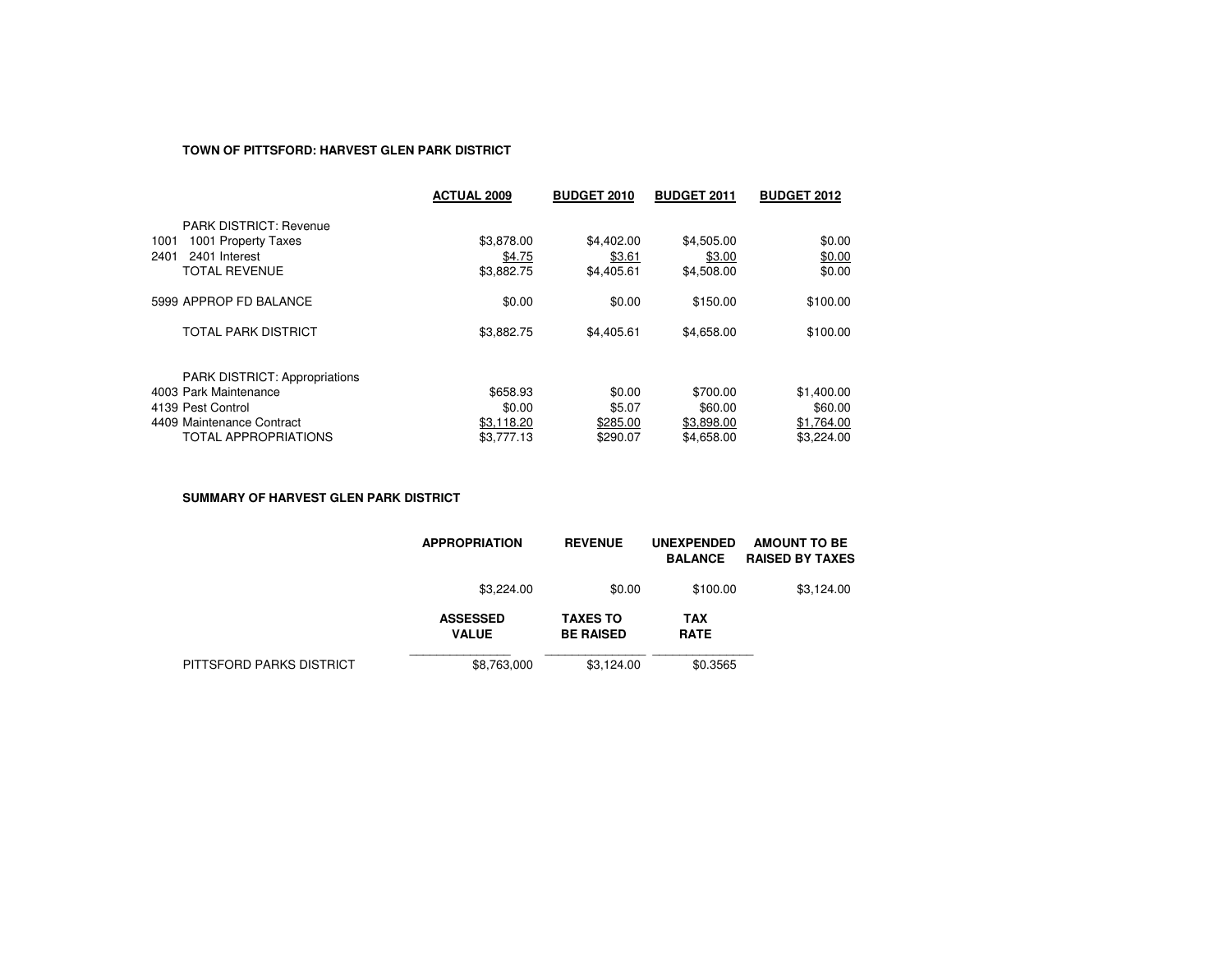### **TOWN OF PITTSFORD: AUTUMN WOODS PARK DISTRICT**

|                                      | <b>ACTUAL 2009</b> | <b>BUDGET 2010</b> | <b>BUDGET 2011</b> | <b>BUDGET 2012</b> |
|--------------------------------------|--------------------|--------------------|--------------------|--------------------|
| <b>PARK DISTRICT: Revenue</b>        |                    |                    |                    |                    |
| 1001 Property Taxes<br>1001          | \$5,138.00         | \$5,852.00         | \$6,015.00         | \$0.00             |
| 2401<br>2401 Interest                | \$6.83             | \$4.58             | \$3.00             | \$0.00             |
| <b>TOTAL REVENUE</b>                 | \$5,144.83         | \$5,856.58         | \$6,018.00         | \$0.00             |
| 5999 APPROP FD BALANCE               | \$0.00             | \$0.00             | \$200.00           | \$50.00            |
| TOTAL PARK DISTRICT                  | \$5,144.83         | \$5,856.58         | \$6,218.00         | \$50.00            |
| <b>PARK DISTRICT: Appropriations</b> |                    |                    |                    |                    |
| 4003 Park Maintenance                | \$656.91           | \$52.50            | \$620.00           | \$1,320.00         |
| 4139 Pest Control                    | \$0.00             | \$21.67            | \$200.00           | \$200.00           |
| 4409 Maintenance Contract            | \$4,459.42         | \$1,394.00         | \$5,398,00         | \$3,449.00         |
| <b>TOTAL APPROPRIATIONS</b>          | \$5.116.33         | \$1,468.17         | \$6,218,00         | \$4.969.00         |

**SUMMARY OF AUTUMN WOODS PARK DISTRICT**

|                          | <b>APPROPRIATION</b>            | <b>REVENUE</b>                      | <b>UNEXPENDED</b><br><b>BALANCE</b> | <b>AMOUNT TO BE</b><br><b>RAISED BY TAXES</b> |
|--------------------------|---------------------------------|-------------------------------------|-------------------------------------|-----------------------------------------------|
|                          | \$4,969.00                      | \$0.00                              | \$50.00                             | \$4,919.00                                    |
|                          | <b>ASSESSED</b><br><b>VALUE</b> | <b>TAXES TO</b><br><b>BE RAISED</b> | <b>TAX</b><br><b>RATE</b>           |                                               |
| PITTSFORD PARKS DISTRICT | \$67,885,600                    | \$4.919.00                          | \$0.0725                            |                                               |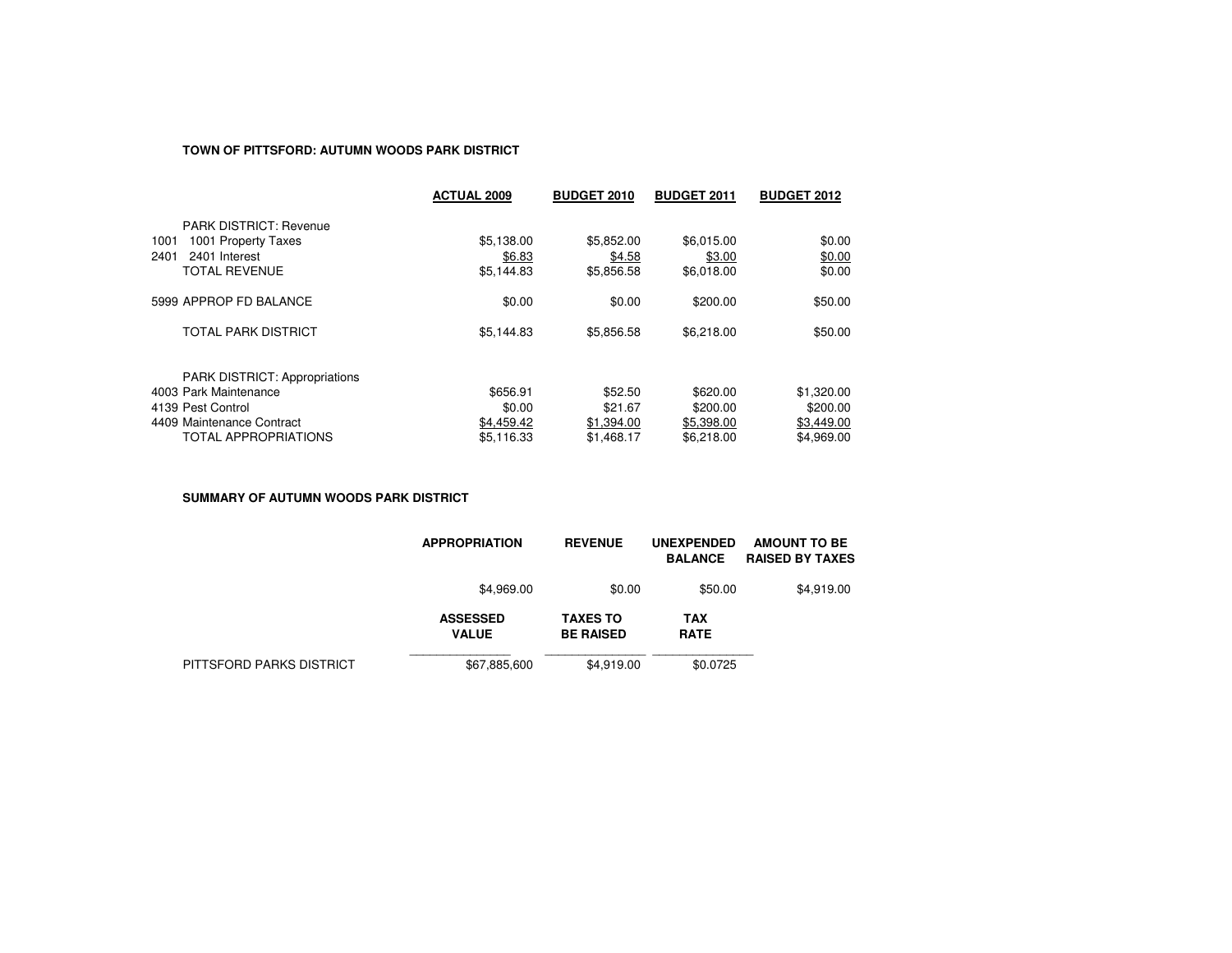# **TOWN OF PITTSFORD: KENSINGTON PARK DISTRICT**

|                                                               | <b>ACTUAL 2009</b> | <b>BUDGET 2010</b> | <b>BUDGET 2011</b> | <b>BUDGET 2012</b> |
|---------------------------------------------------------------|--------------------|--------------------|--------------------|--------------------|
| <b>PARK DISTRICT: Revenue</b>                                 |                    |                    |                    |                    |
| 1001 Property Taxes<br>1001                                   | \$11,032.00        | \$9,682.00         | \$9,234.00         | \$0.00             |
| 2401<br>2401 Interest                                         | \$15.07            | \$10.19            | \$7.00             | \$3.00             |
| <b>TOTAL REVENUE</b>                                          | \$11,047.07        | \$9,692.19         | \$9,241.00         | \$3.00             |
| 5999 APPROP FD BALANCE                                        | \$0.00             | \$0.00             | \$750.00           | \$100.00           |
| <b>TOTAL PARK DISTRICT</b>                                    | \$11,047.07        | \$9,692.19         | \$9,991.00         | \$103.00           |
|                                                               |                    |                    |                    |                    |
| <b>PARK DISTRICT: Appropriations</b><br>4003 Park Maintenance | \$1,006.75         | \$0.00             | \$2,000.00         | \$2,500.00         |
| 4139 Pest Control                                             | \$0.00             | \$25.33            | \$300.00           | \$300.00           |
| 4409 Maintenance Contract                                     | \$6,083.00         | \$1,520.00         | \$7,691.00         | \$6,502.00         |
| TOTAL APPROPRIATIONS                                          | \$7.089.75         | \$1,545.33         | \$9.991.00         | \$9,302.00         |
|                                                               |                    |                    |                    |                    |

**SUMMARY OF KENSINGTON PARK DISTRICT**

|                          | <b>APPROPRIATION</b>            | <b>REVENUE</b>                      | <b>UNEXPENDED</b><br><b>BALANCE</b> | AMOUNT TO BE<br><b>RAISED BY TAXES</b> |
|--------------------------|---------------------------------|-------------------------------------|-------------------------------------|----------------------------------------|
|                          | \$9,302.00                      | \$3.00                              | \$100.00                            | \$9,199.00                             |
|                          | <b>ASSESSED</b><br><b>VALUE</b> | <b>TAXES TO</b><br><b>BE RAISED</b> | <b>TAX</b><br><b>RATE</b>           |                                        |
| PITTSFORD PARKS DISTRICT | \$45,076,700                    | \$9,199.00                          | \$0.2041                            |                                        |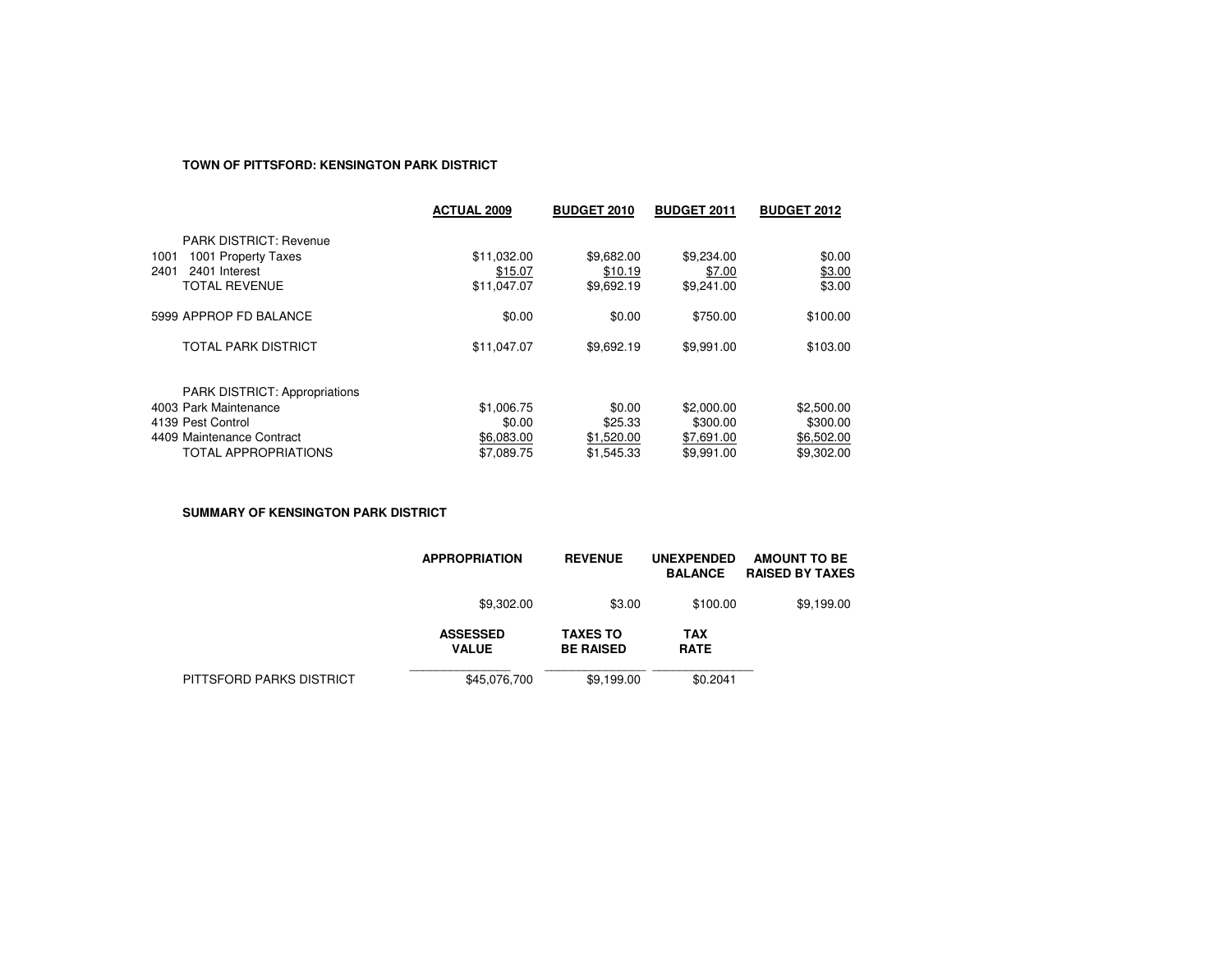# **TOWN OF PITTSFORD: GREYTHORNE PARK DISTRICT**

|                                                                                                                                  | <b>ACTUAL 2009</b>                   | <b>BUDGET 2010</b>                   | <b>BUDGET 2011</b>                   | <b>BUDGET 2012</b>                                 |
|----------------------------------------------------------------------------------------------------------------------------------|--------------------------------------|--------------------------------------|--------------------------------------|----------------------------------------------------|
| <b>PARK DISTRICT: Revenue</b><br>1001 Property Taxes<br>1001<br>2401<br>2401 Interest<br><b>TOTAL REVENUE</b>                    | \$0.00<br>\$0.00<br>\$0.00           | \$0.00<br>\$0.00<br>\$0.00           | \$0.00<br>\$0.00<br>\$0.00           | \$0.00<br>\$0.00<br>\$0.00                         |
| 5999 APPROP FD BALANCE                                                                                                           | \$0.00                               | \$0.00                               | \$0.00                               | \$0.00                                             |
| <b>TOTAL PARK DISTRICT</b>                                                                                                       | \$0.00                               | \$0.00                               | \$0.00                               | \$0.00                                             |
| <b>PARK DISTRICT: Appropriations</b><br>4003 Park Maintenance<br>4203 Water<br>4409 Maintenance Contract<br>TOTAL APPROPRIATIONS | \$0.00<br>\$0.00<br>\$0.00<br>\$0.00 | \$0.00<br>\$0.00<br>\$0.00<br>\$0.00 | \$0.00<br>\$0.00<br>\$0.00<br>\$0.00 | \$1,800.00<br>\$300.00<br>\$5,655.00<br>\$7.755.00 |

**SUMMARY OF GREYTHORNE PARK DISTRICT**

|                          | <b>APPROPRIATION</b>            | <b>REVENUE</b>                      | <b>UNEXPENDED</b><br><b>BALANCE</b> | <b>AMOUNT TO BE</b><br><b>RAISED BY TAXES</b> |
|--------------------------|---------------------------------|-------------------------------------|-------------------------------------|-----------------------------------------------|
|                          | \$7,755.00                      | \$0.00                              | \$0.00                              | \$7,755.00                                    |
|                          | <b>ASSESSED</b><br><b>VALUE</b> | <b>TAXES TO</b><br><b>BE RAISED</b> | TAX<br><b>RATE</b>                  |                                               |
| PITTSFORD PARKS DISTRICT | \$11,520,400                    | \$7.755.00                          | \$0.6732                            |                                               |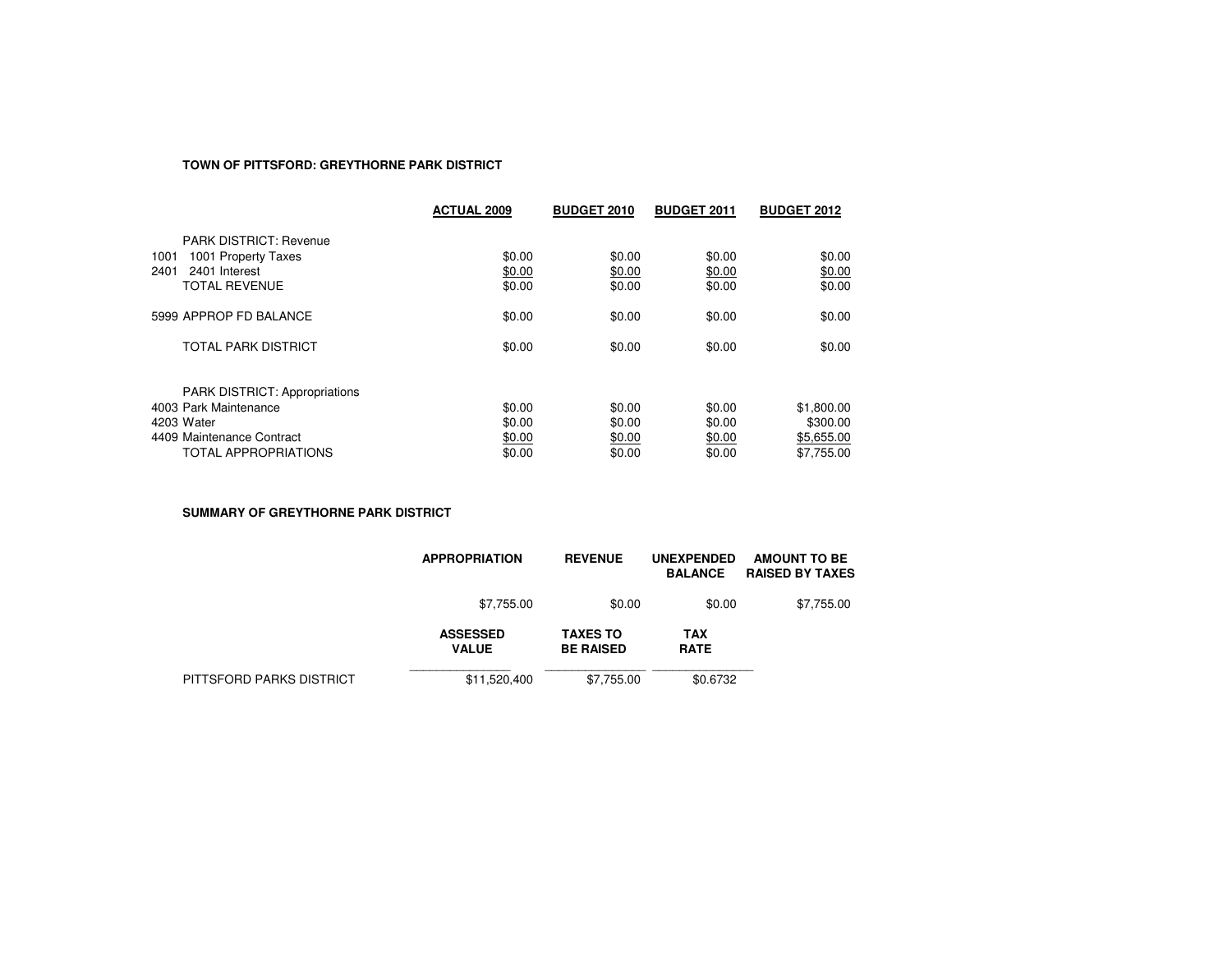# **TOWN OF PITTSFORD: CROSS MEADOW PARK DISTRICT**

|                                                                                                                                         | <b>ACTUAL 2009</b>                   | <b>BUDGET 2010</b>                   | <b>BUDGET 2011</b>                   | <b>BUDGET 2012</b>                              |
|-----------------------------------------------------------------------------------------------------------------------------------------|--------------------------------------|--------------------------------------|--------------------------------------|-------------------------------------------------|
| <b>PARK DISTRICT: Revenue</b><br>1001 Property Taxes<br>1001<br>2401<br>2401 Interest<br>TOTAL REVENUE                                  | \$0.00<br>\$0.00<br>\$0.00           | \$0.00<br>\$0.00<br>\$0.00           | \$0.00<br>\$0.00<br>\$0.00           | \$0.00<br>\$0.00<br>\$0.00                      |
| 5999 APPROP FD BALANCE                                                                                                                  | \$0.00                               | \$0.00                               | \$0.00                               | \$0.00                                          |
| <b>TOTAL PARK DISTRICT</b>                                                                                                              | \$0.00                               | \$0.00                               | \$0.00                               | \$0.00                                          |
| <b>PARK DISTRICT: Appropriations</b><br>4003 Park Maintenance<br>4139 Pest Control<br>4409 Maintenance Contract<br>TOTAL APPROPRIATIONS | \$0.00<br>\$0.00<br>\$0.00<br>\$0.00 | \$0.00<br>\$0.00<br>\$0.00<br>\$0.00 | \$0.00<br>\$0.00<br>\$0.00<br>\$0.00 | \$700.00<br>\$60.00<br>\$3,000.00<br>\$3.760.00 |

**SUMMARY OF CROSS MEADOW PARK DISTRICT**

|                          | <b>APPROPRIATION</b>            | <b>REVENUE</b>                      | <b>UNEXPENDED</b><br><b>BALANCE</b> | <b>AMOUNT TO BE</b><br><b>RAISED BY TAXES</b> |
|--------------------------|---------------------------------|-------------------------------------|-------------------------------------|-----------------------------------------------|
|                          | \$3,760.00                      | \$0.00                              | \$0.00                              | \$3,760.00                                    |
|                          | <b>ASSESSED</b><br><b>VALUE</b> | <b>TAXES TO</b><br><b>BE RAISED</b> | TAX<br><b>RATE</b>                  |                                               |
| PITTSFORD PARKS DISTRICT | \$3,411,700                     | \$3,760.00                          | \$1.1021                            |                                               |